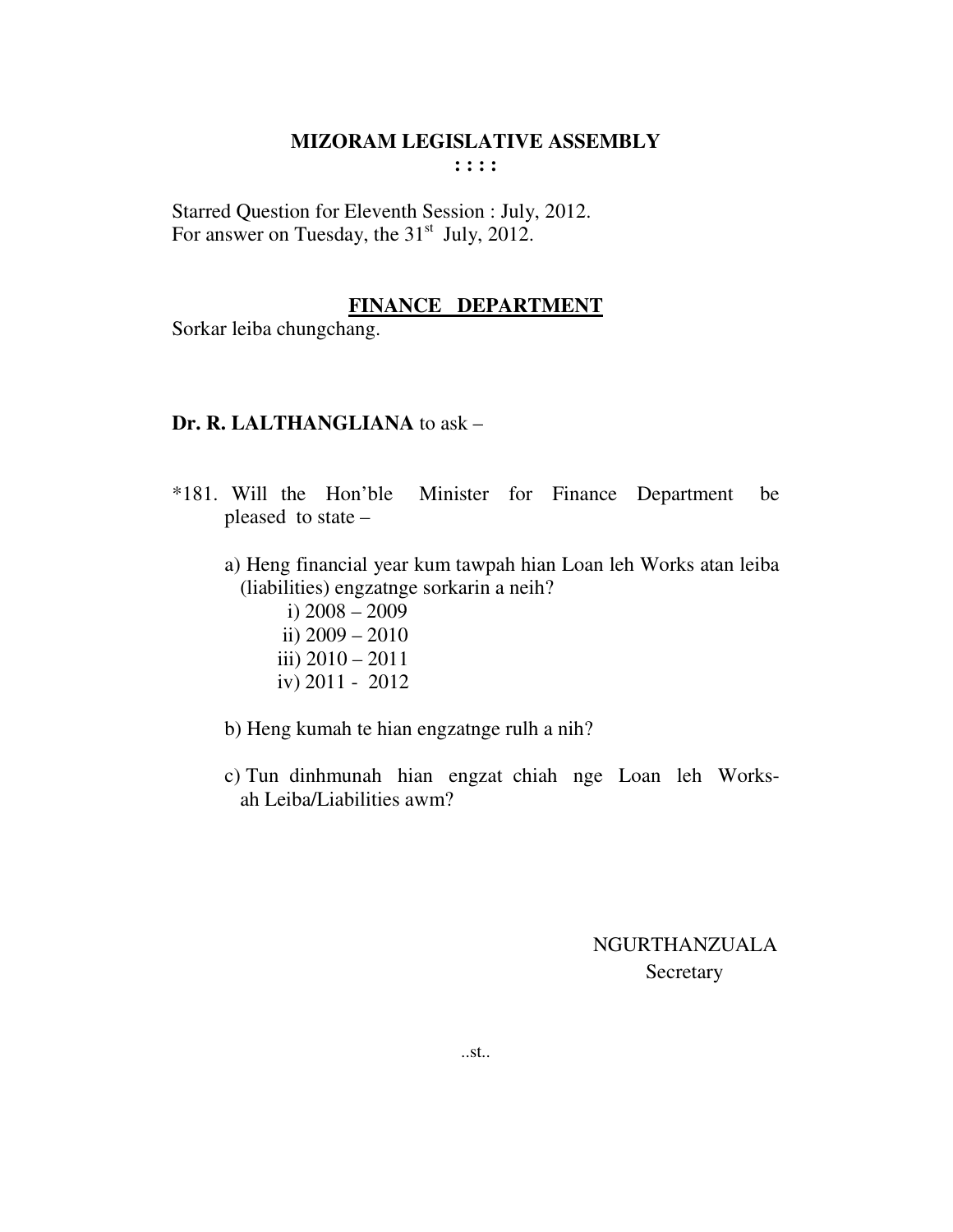Starred Question for Eleventh Session : July, 2012 For answer on Tuesday, the  $31<sup>st</sup>$  July, 2012.

## **GENERAL ADMINISTRATION DEPARTMENT**

Saiha District-a Deputy Commissioner Office sak chungchang.

**Pu P.P. THAWLA** to ask –

- \*182. Will the Hon'ble Minister for General Administration Department be pleased to state –
	- (a) Saiha District-ah Deputy Commissioner Office thar sak tumna a awm em ?
	- (b) Sak tum anih chuan hma lak tawh dan chin min hrilh thei em ?
	- (c) Sak tum ni lo ta se engnge a chhan le ?

NGURTHANZUALA Secretary.

\*\*\*v\*\*\*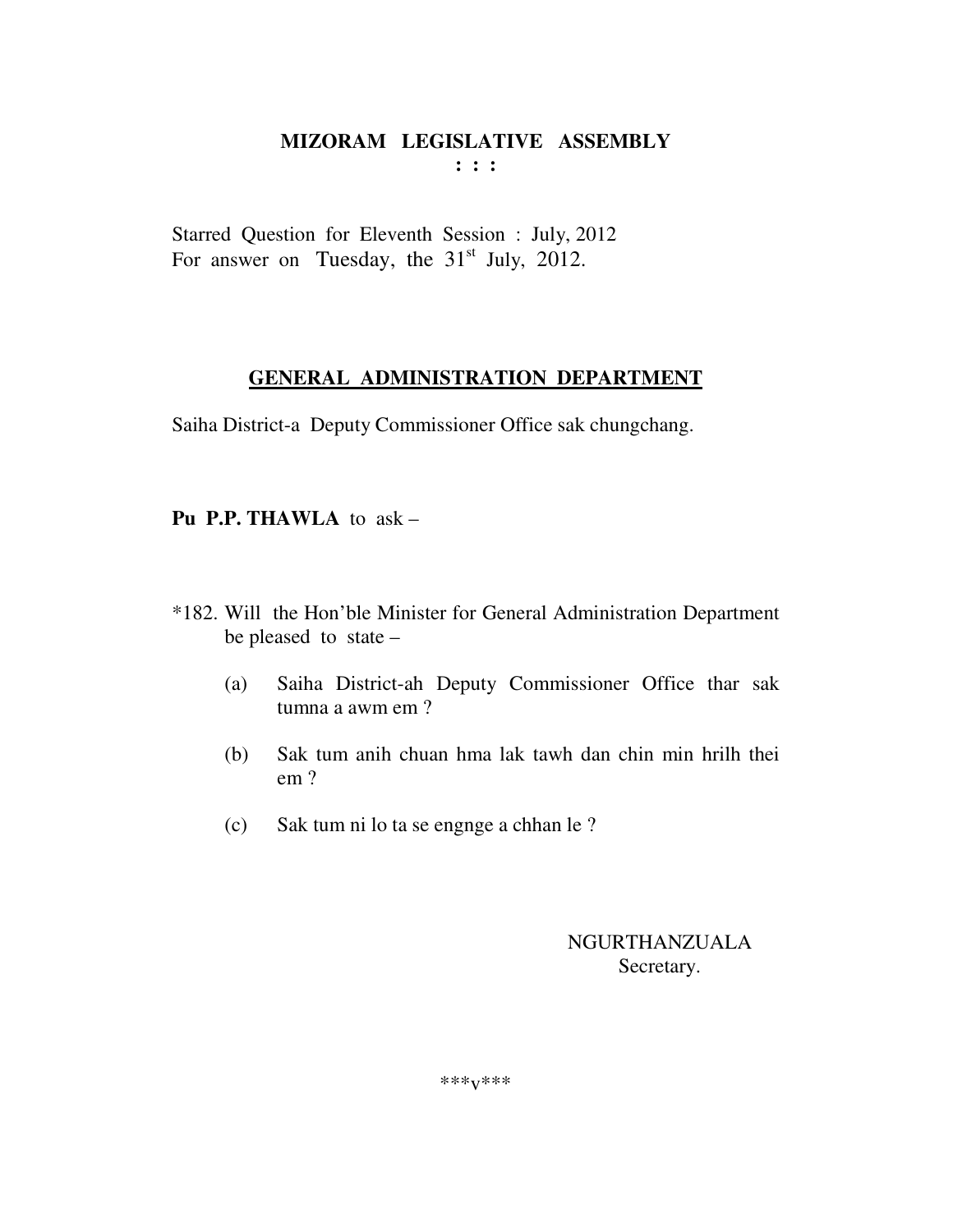$\mathbf{1}$  :  $\mathbf{1}$ 

Starred Question for Eleventh Session : July, 2012 For answer on Tuesday, the  $31<sup>st</sup>$  July, 2012.

## **SCHOOL EDUCATION DEPARTMENT**

Mid-day Meal chungchang.

## Pu R.L. PIANMAWIA to ask -

\*183. Will the Hon'ble Minister for School Education Department be pleased to state -

Zirna School (Private) ah hian Mid-day Meal engtikah nge pek anih dawn ?

> **NGURTHANZUALA** Secretary

\*\*\* $V$ \*\*\*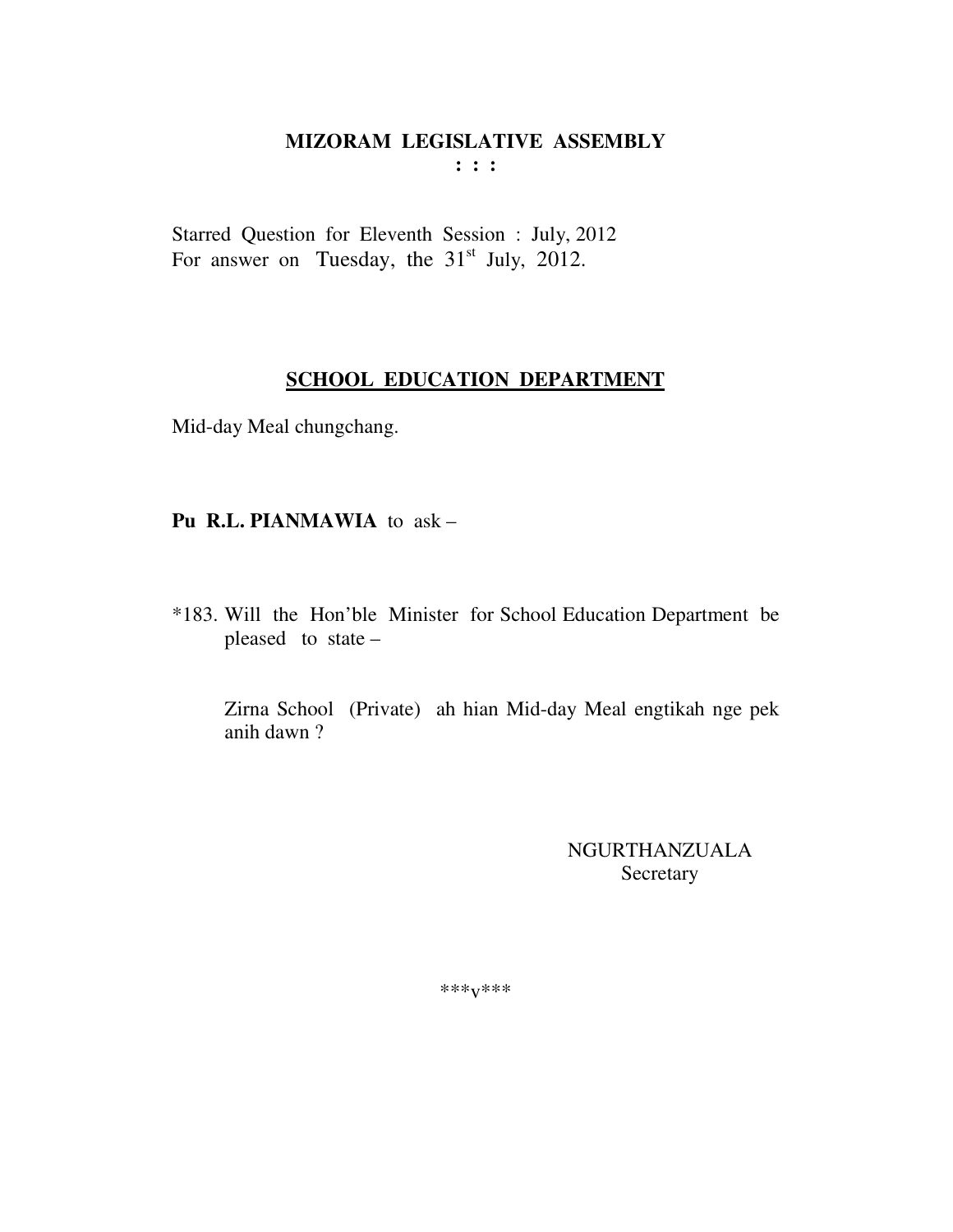**: : :** 

Starred Question for Eleventh Session : July, 2012 For answer on Tuesday, the  $31<sup>st</sup>$  July, 2012.

#### **SCHOOL EDUCATION DEPARTMENT**

High School Headmaster/ Zirtirtu chungchang.

## **Pu P.P. THAWLA**  $\bigcap$  to ask -**Pu K. LIANZUALA**

- \*184. Will the Hon'ble Minister for School Education Department be pleased to state –
	- (a) Mizoram chhungah High School Headmaster nei lo engzatnge awm mek?
	- (b) High School teacher Senior lam kum engzat chin nge Headmaster-ah promote ni thei?
	- (c) Thingtlang lama High School Headmaster nei lo te harsatna sutkian nan Kum 1993-a Provincialised High School teacher tha te hi Headmaster-ah a promote thei mai lawm ni?
	- (d) Mizoram sorkar hnuaiah High School teacher thawk lai engzatnge awm?
	- (e) High School teacher post ruak engzatnge awm?
	- (f) Sorkarin a fill-up thei tawh lo em ni?
	- (g) Fill-up thei lo ni ta se enge a chhan?
	- (h) Fill-up tumna a awm em?
	- (i) Government High School leh Middle School-ah Headmaster nei lo engzatnge awm ?

 NGURTHANZUALA Secretary

\*\*\*v\*\*\*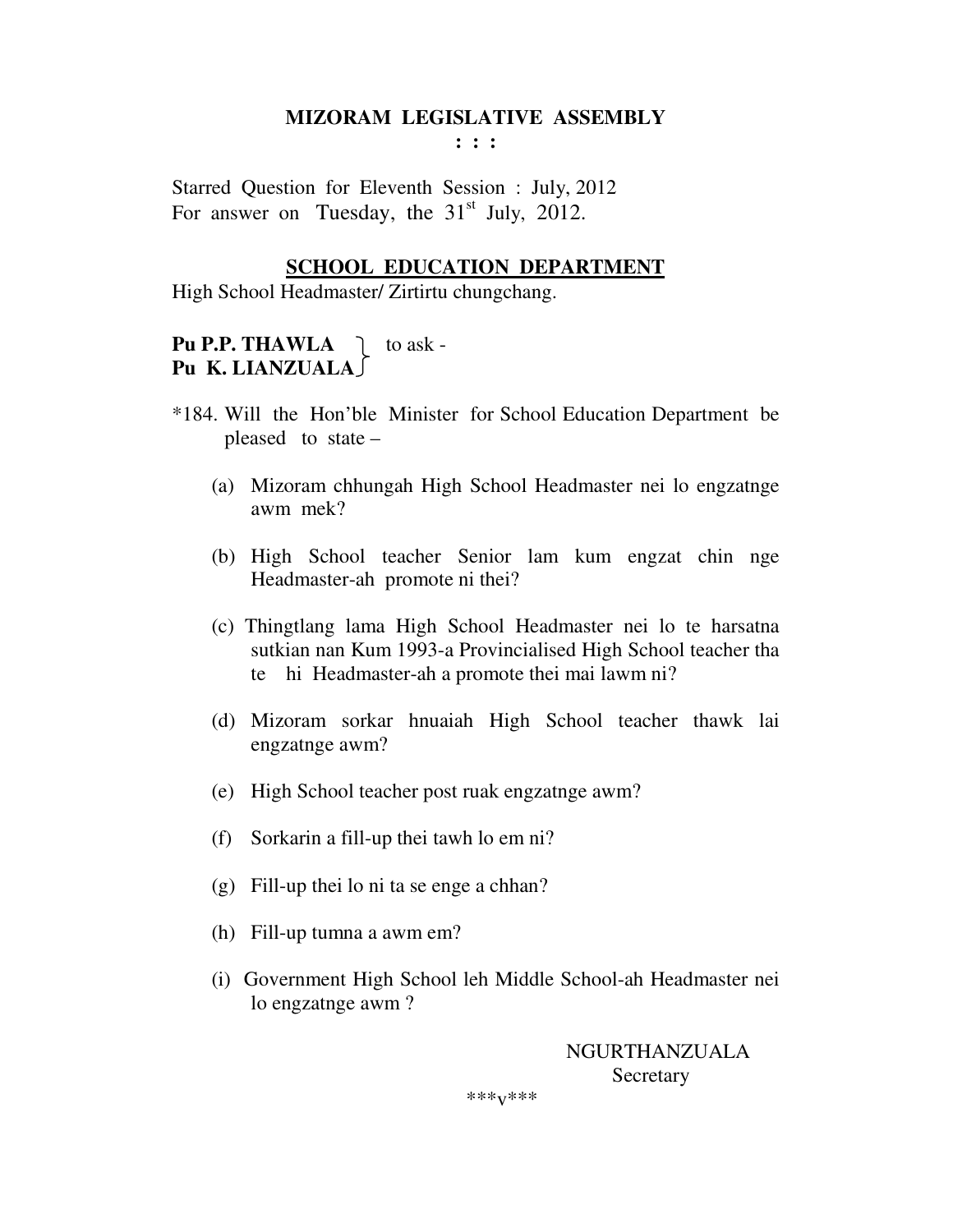Starred Question for Eleventh Session : July, 2012. For answer on Tuesday, the 31<sup>st</sup> July 2012.

## FINANCE DEPARTMENT

K. Deposit chungchang

#### Dr. R. LALTHANGLIANA to ask -

- \*185. Will the Hon'ble Minister for Finance Department be pleased to state  $-$ 
	- Tun dinhmunah hian K. Deposit ah sum engzatnge dah a a)  $nih$ ?
	- Department K. Deposit-a dah sak te hming leh dah sak an  $b)$ nih zat?

**NGURTHANZUALA** Secretary

 $\dots h\dots$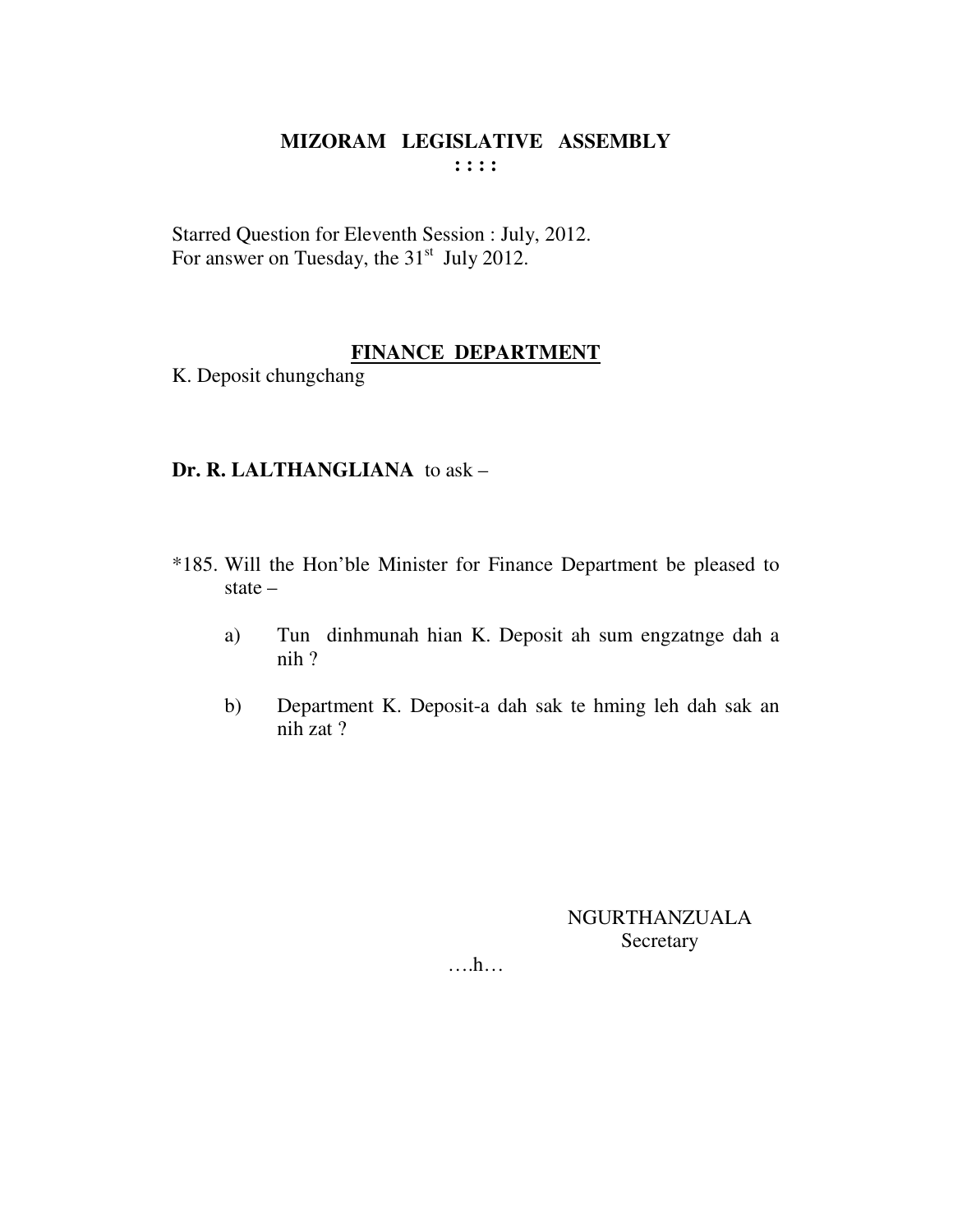Starred Question for Eleventh Session : July, 2012. For answer on Tuesday, the  $31<sup>st</sup>$  July, 2012.

#### **GENERAL ADMINISTRATION DEPARTMENT** Sorkar Quarters luah chungchang.

#### **Pu LALDUHOMA** to ask –

\*186. Will the Hon'ble Minister for General Adminstration Department be pleased to state –

 Sorkar Quarters luahtu zingah hian Sorkar hnathawk pakhat aia tam an awmin, a luahman an vaia an pek vek a ngai em ?

> NGURTHANZUALA Secretary

….h…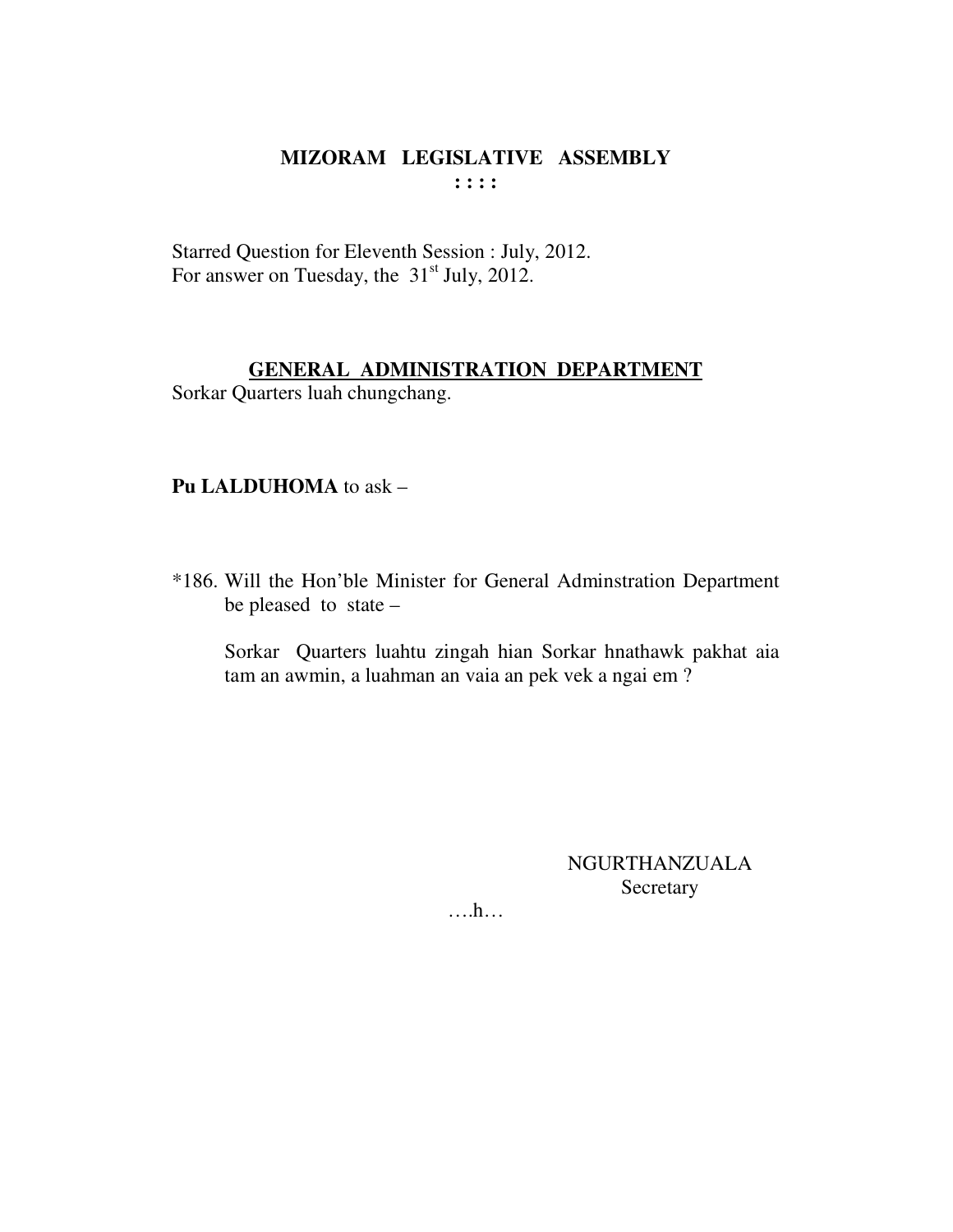Starred Question for Eleventh Session : July, 2012. For answer on Tuesday, the  $31<sup>st</sup>$  July, 2012.

## **SCHOOL EDUCATION DEPARTMENT**

10+2 Sikul chungchang.

## **Pu B. LALTHLENGLIANA** to ask -

\*187. Will the Hon'ble Minister for School Education Department be pleased to state –

10+2 Sikul Farkawn leh Khawbunga dinte hi tihchangtlun tumna a awm em?

> NGURTHANZUALA Secretary.

…nt…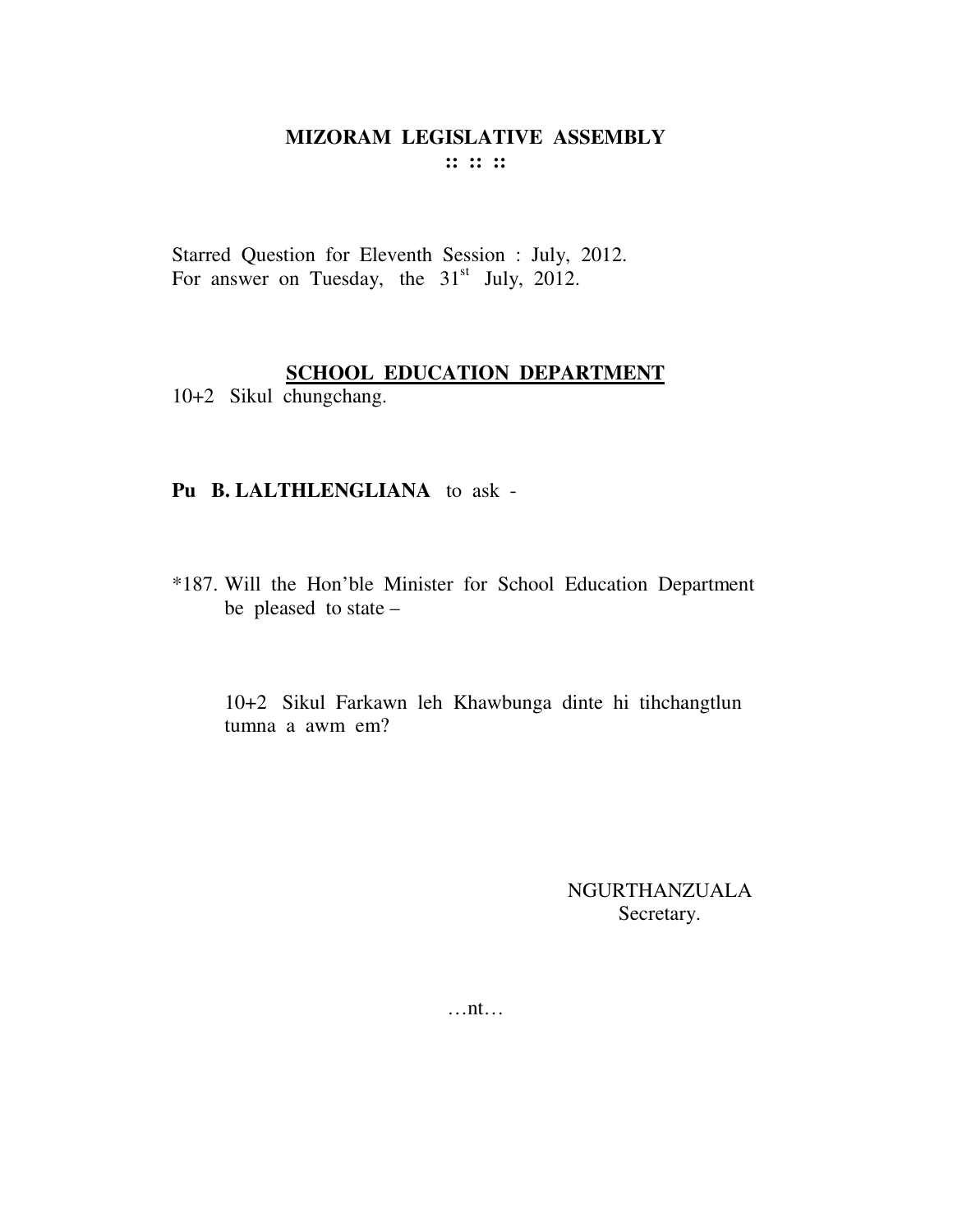Starred Question for Eleventh Session : July, 2012. For answer on Tuesday, the 31<sup>st</sup> July 2012.

## **TRADE & COMMERCE DEPARTMENT**

MAMCO staff ho hlawh chungchang.

## **Pu K. LIANTLINGA** to ask –

- \*188. Will the Hon'ble Minister for Trade & Commerce Department be pleased to state –
	- a) Kum 2012-2013 chhung atan hian MAMCO staff-te hlawh tur Mizoram Budget ah dah a ni em ?
	- b) Kum 2012-2013-a MAMCO in hna a thawhna tur Working Capital hi kan sorkarin a dah em ?

NGURTHANZUALA **Secretary** 

….h…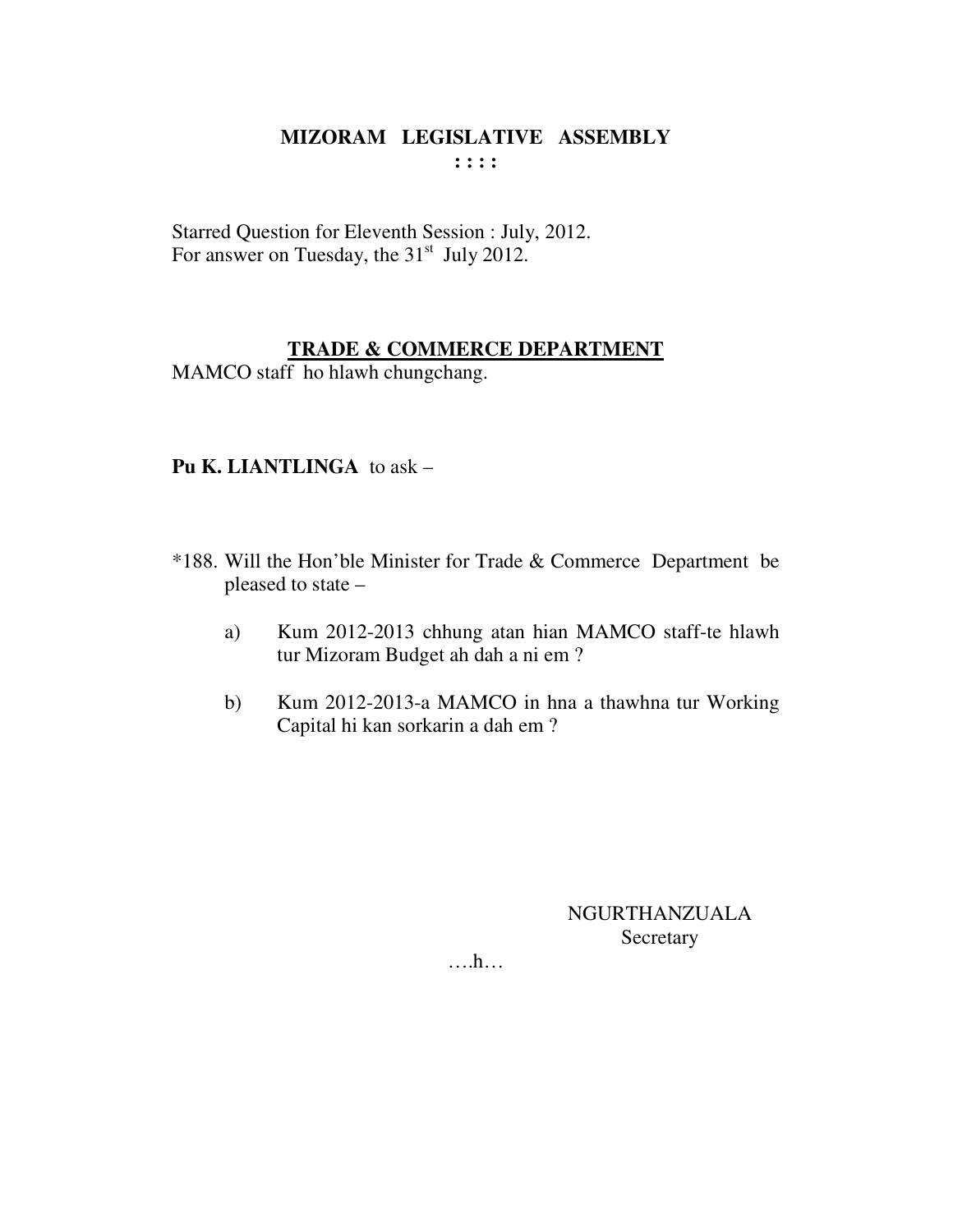**: : : :** 

Starred Question for Eleventh Session : July, 2012. For answer on Tuesday, the  $31<sup>st</sup>$  July, 2012.

## **TOURISM DEPARTMENT**

Tourism hmasawnna tura sum hmuh chungchang.

#### **Pu K. LIANTLINGA** to ask –

\*189. Will the Hon'ble Minister for Tourism Department be pleased to state –

 Kum 2007 – 2012 chhung hian Central atangin Tourism hmasawn nan sum engzatnge kan hmuh, Year Wise-in min hrilh thei em?

> NGURTHANZUALA **Secretary**

..st..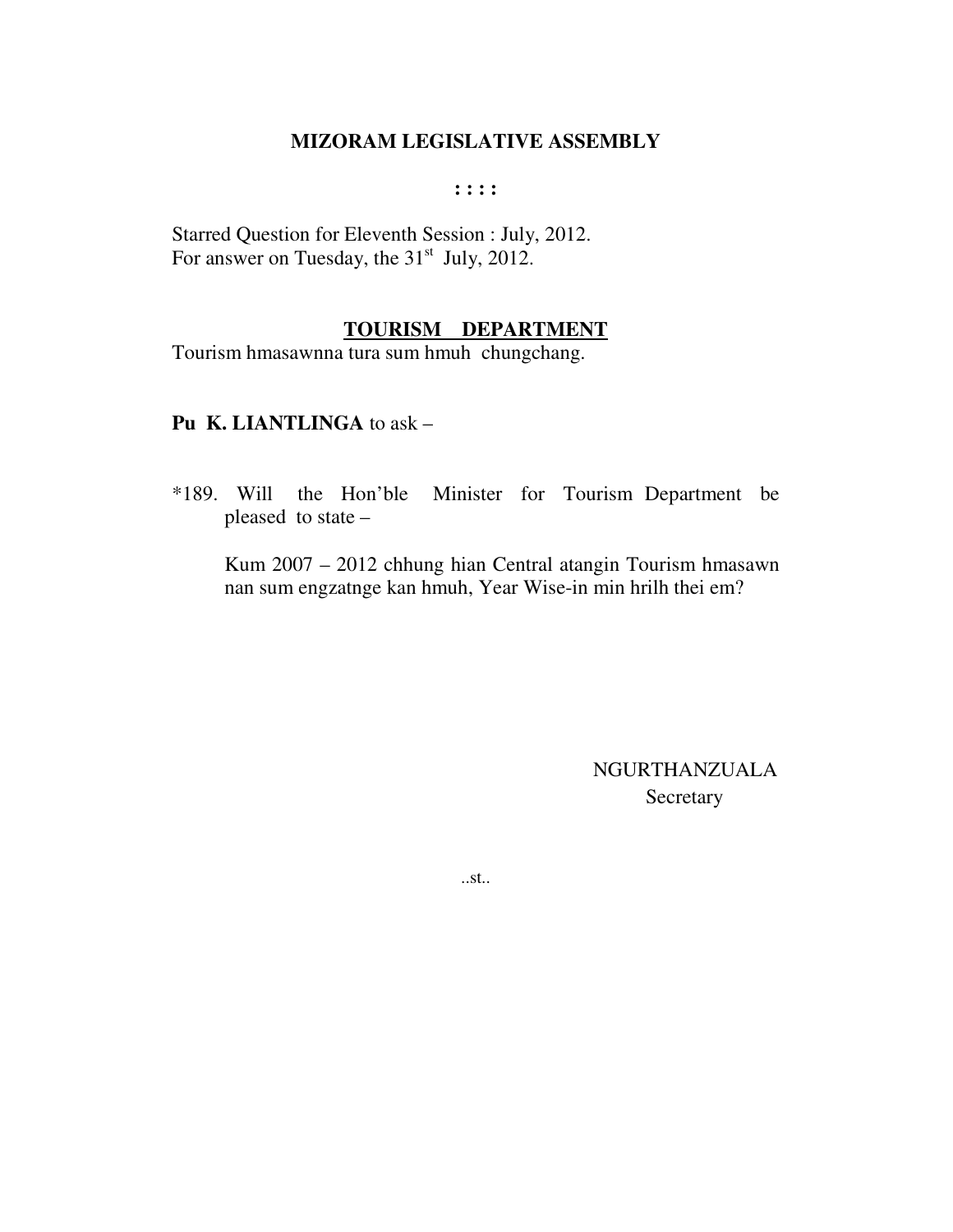Starred Question for Eleventh Session : July, 2012 For answer on Tuesday, the  $31<sup>st</sup>$  July, 2012.

## **SCHOOL EDUCATION DEPARTMENT**

Voluntary Retirement Scheme chungchang.

## Pu T.T. ZOTHANSANGA to ask -

\*190. Will the Hon'ble Minister for School Education Department be pleased to state -

Voluntary Retirement Scheme (VRS) hnuaiah Primary Zirtirtu engzatnge chawl tawh?

> **NGURTHANZUALA** Secretary.

 $***V***$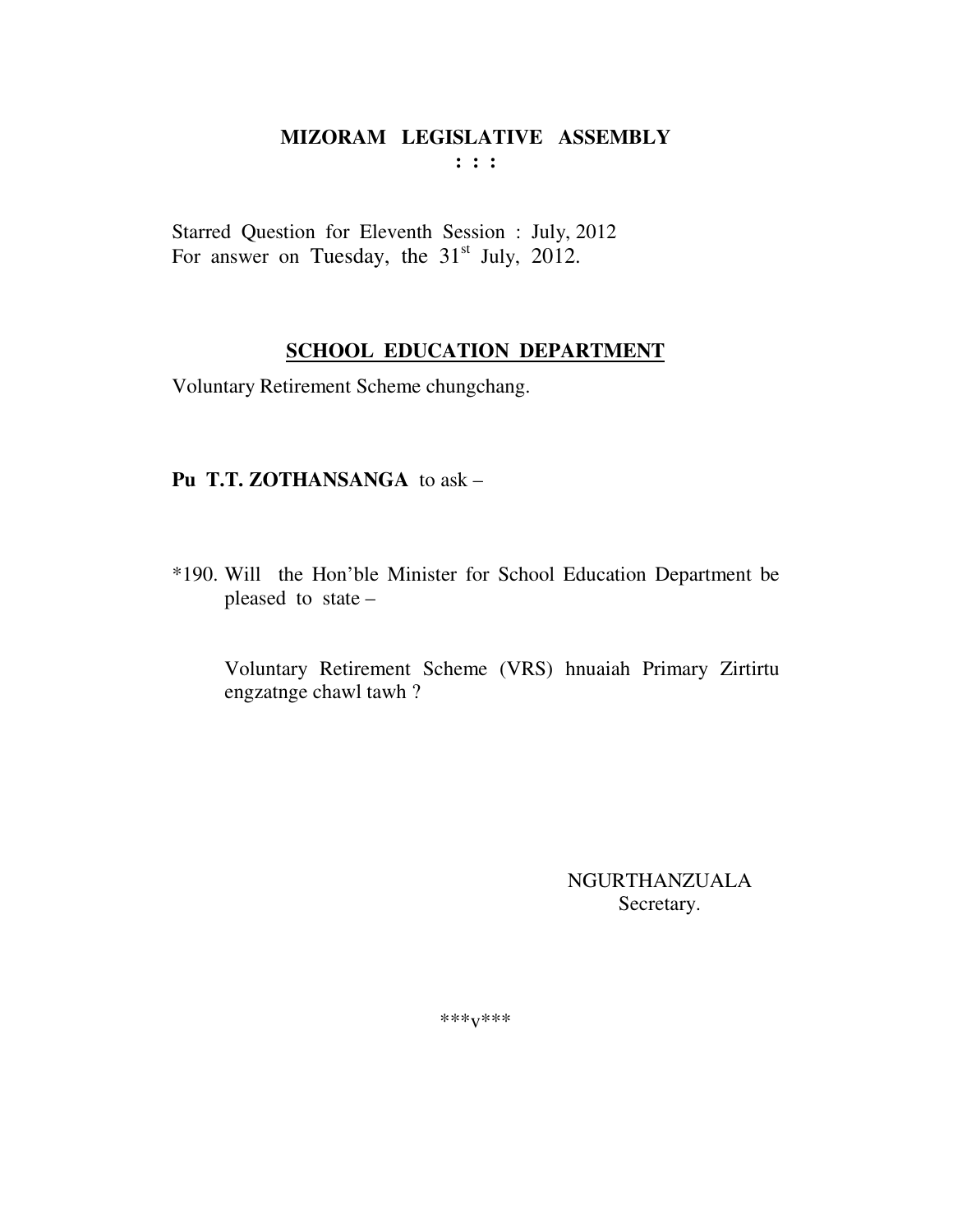Starred Question for Eleventh Session : July, 2012 For answer on Tuesday, the  $31<sup>st</sup>$  July, 2012.

## **GENERAL ADMINISTRATION DEPARTMENT**

Saitual, Khawzawl leh Hnahthial District-a puan chungchang.

## **Pu P.P. THAWLA** to ask –

- \*191. Will the Hon'ble Minister for General Administration Department be pleased to state –
	- (a) Kum 2008-a Saitual, Khawzawl leh Hnahthial te District-a puan tawh kha Cancel a ni em ?
	- (b) Cancel ni tase engnge a chhan ?
	- (c) Cancel lo ni tase engtik atanga function tur nge ni ?

## NGURTHANZUALA Secretary.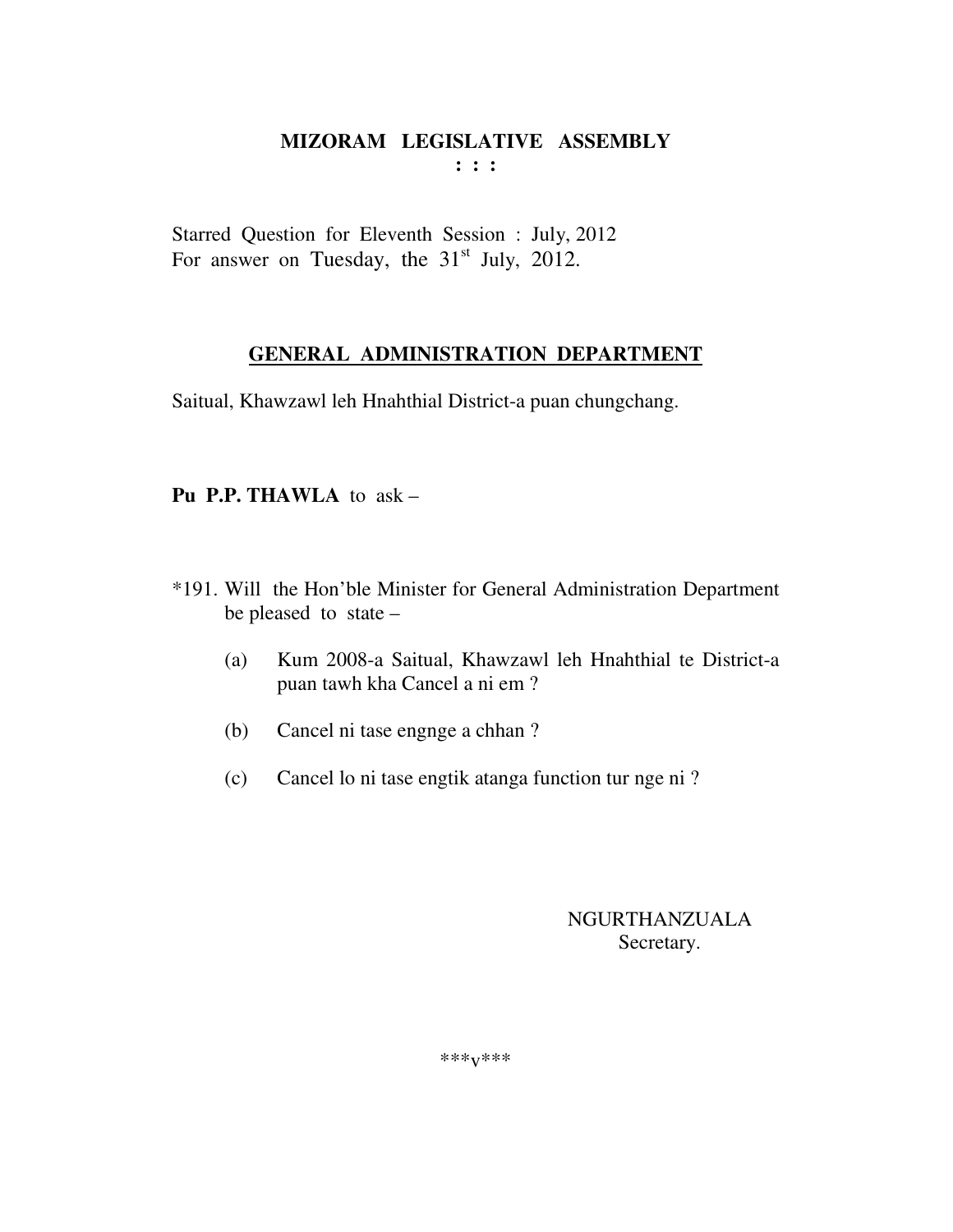Starred Question for Eleventh Session : July, 2012. For answer on Tuesday, the  $31<sup>st</sup>$  July, 2012.

## **AGRICULTURE DEPARTMENT**

RKVY atanga pawisa hmuh chungchang.

## **Pu LALTHANSANGA** to ask -

- \*192. Will the Hon'ble Minister for Agriculture Department be pleased to state –
	- (a) RKVY atangin 2011-2012 chhungin pawisa engzatnge kan hmuh? District wise-in min hrilh thei em?
	- (b) 2012-2013-a kan hmuh tur hi engtia sem tur nge?

NGURTHANZUALA Secretary.

…nt…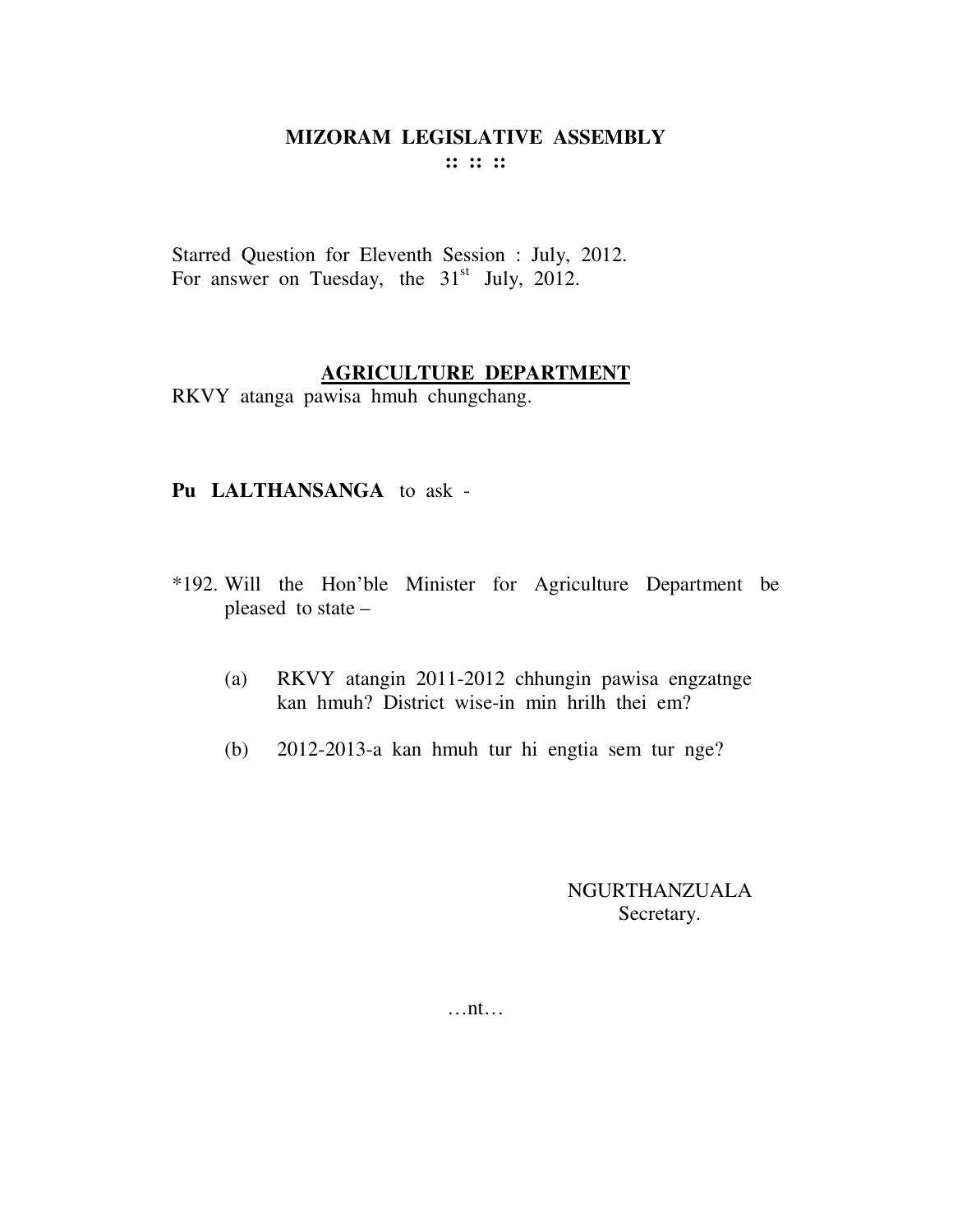Starred Question for Eleventh Session : July, 2012. For answer on Tuesday, the 31<sup>st</sup> July, 2012.

## **SCHOOL EDUCATION DEPARTMENT**

RMSA school building sak chungchang

## Pu HMINGDAILOVA KHIANGTE to ask -

 $*193.$  Will the Hon'ble Minister for School Education Department be pleased to state –

Hmar Chaltlang, Lungmuat leh Khamrang khuate-a RMSA school building hi engtika sak tum nge a nih?

> **NGURTHANZUALA** Secretary

 $...st...$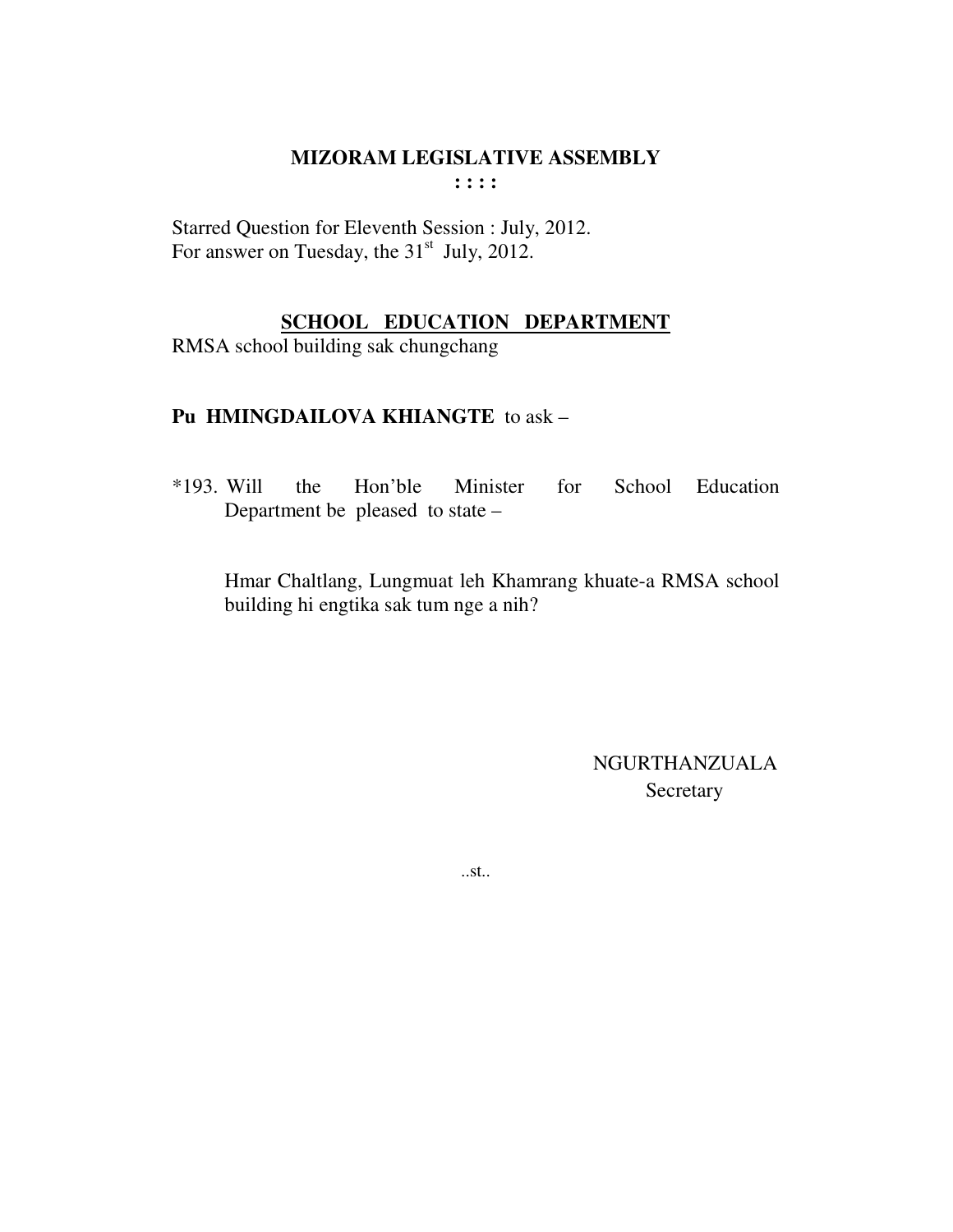Starred Question for Eleventh Session : July, 2012. For answer on Tuesday, the  $31<sup>st</sup>$  July, 2012.

## **SCHOOL EDUCATION DEPARTMENT**

Sairang Primary School chungchang.

## **Pu LALDUHOMA** to ask -

- \*194. Will the Hon'ble Minister for School Education Department be pleased to state –
	- (a) Sairang Primary School I ah hian zirtirtu engzatnge awm?
	- (b) Nu leh paten an thawhlawmin zirtirtu rawih belh an nei em?
	- (c) Zirtirtu pek belh tum a ni em?

## NGURTHANZUALA Secretary.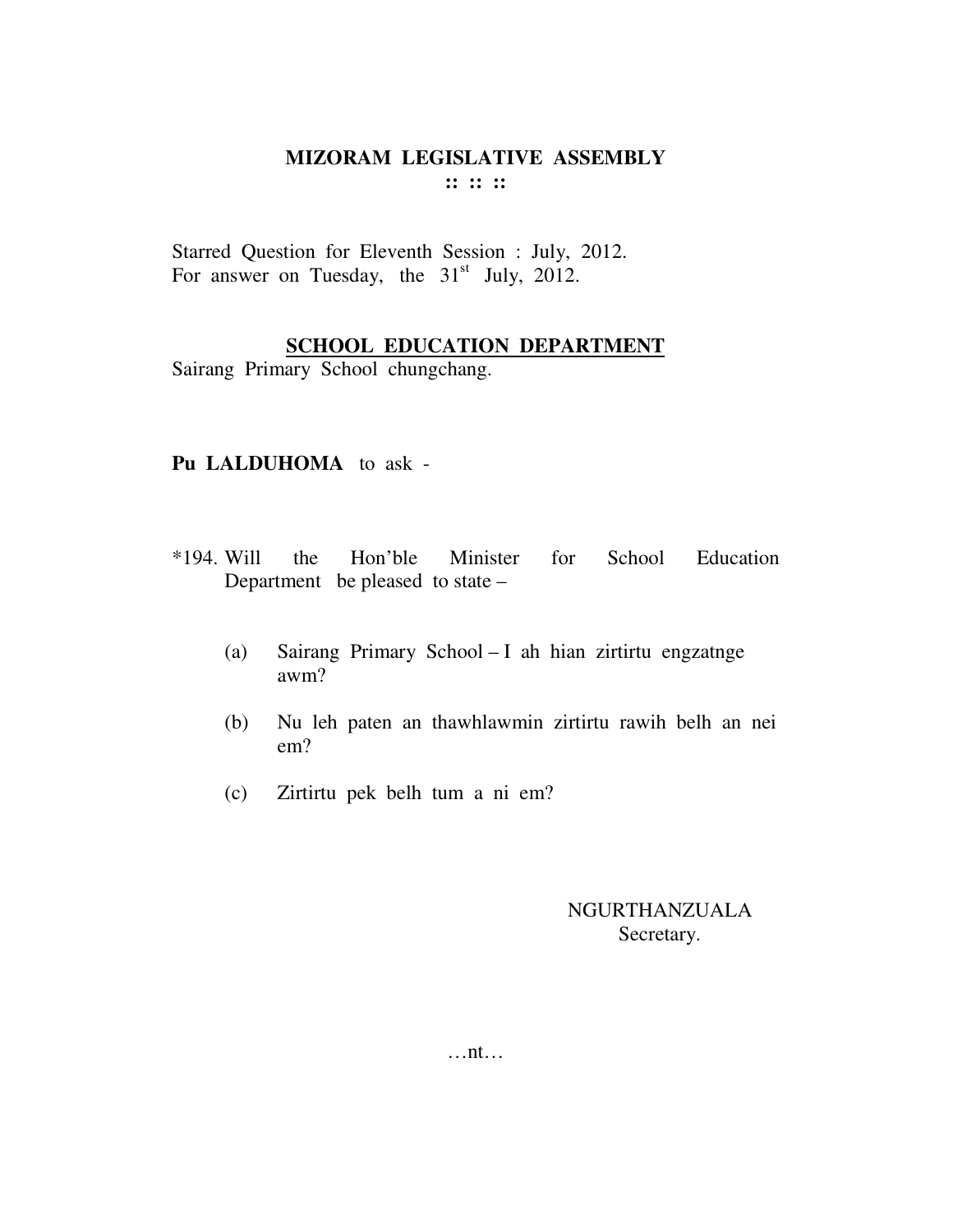Starred Question for Eleventh Session : July, 2012 For answer on Tuesday, the  $31<sup>st</sup>$  July, 2012.

## **SCHOOL EDUCATION DEPARTMENT**

RMSA chungchang.

**Pu K**. **LIANZUALA** to ask –

\*195. Will the Hon'ble Minister for School Education Department be pleased to state –

RMSA School sak thar leh tur a awm em? A awm anih chuan khawi hmunah te nge sak a nih dawn?

> NGURTHANZUALA Secretary.

\*\*\*v\*\*\*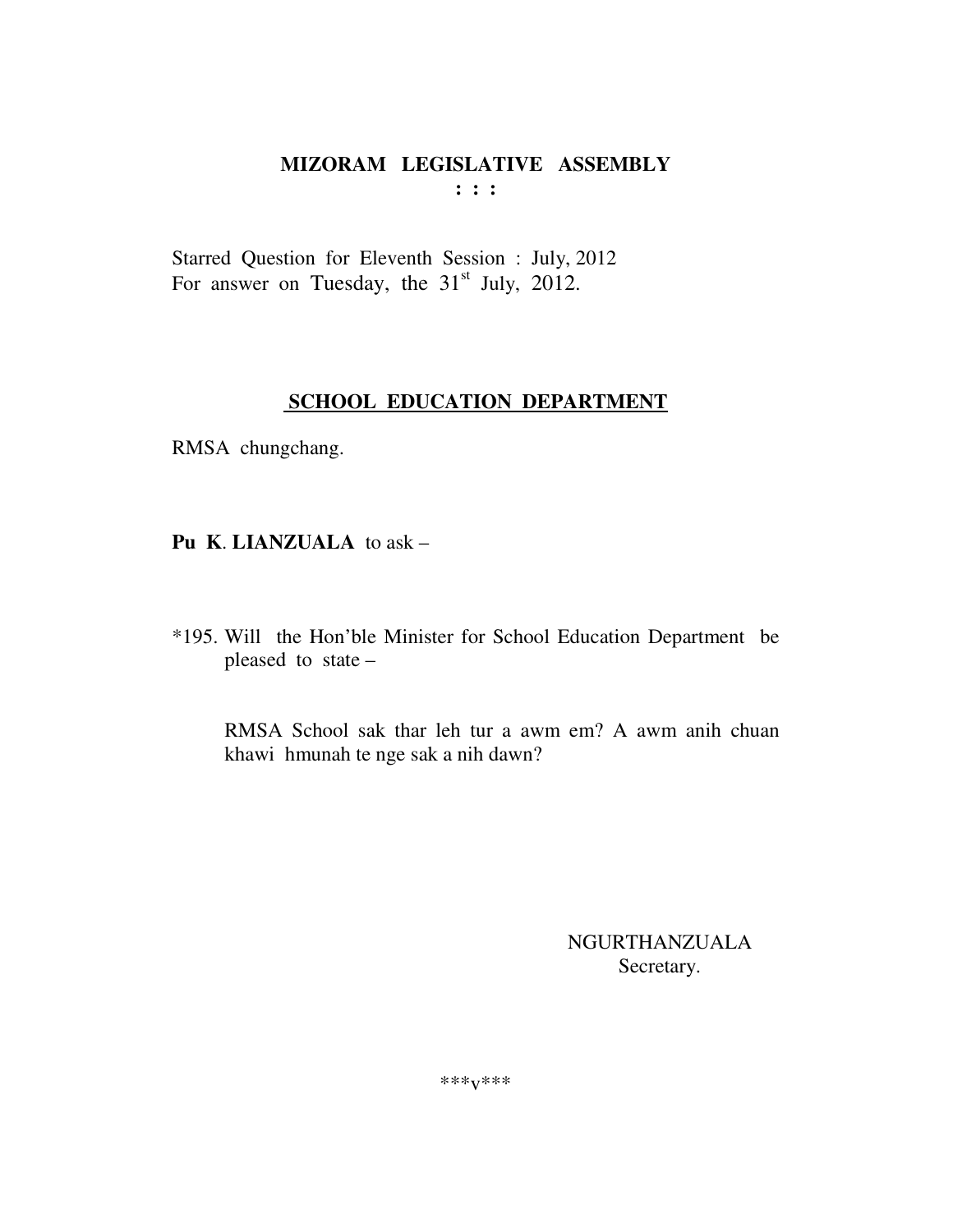Starred Question for Eleventh Session : July, 2012 For answer on Tuesday, the  $31<sup>st</sup>$  July, 2012

## **GENERAL ADMINISRATION DEPARTMENT**

Sorkar hnathawk HRA pek loh chungchang.

## **Pu C. RAMHLUNA** to ask –

- \*196. Will the Hon'ble Minister for General Administration Department be pleased to state –
	- (a) Mizoram Sorkar hnathawk Quarter-a awm te hi HRA pek loh an ni em?
	- (b) Quarter pakhatah Sorkar hnathawk 1 aia tam awm ta se HRA hi an chan ve ve tur em ni?
	- (c) HRA hi lo chan ve ve tur an nih chuan eng danin nge pek loh an nih ang?

## NGURTHANZUALA Secretary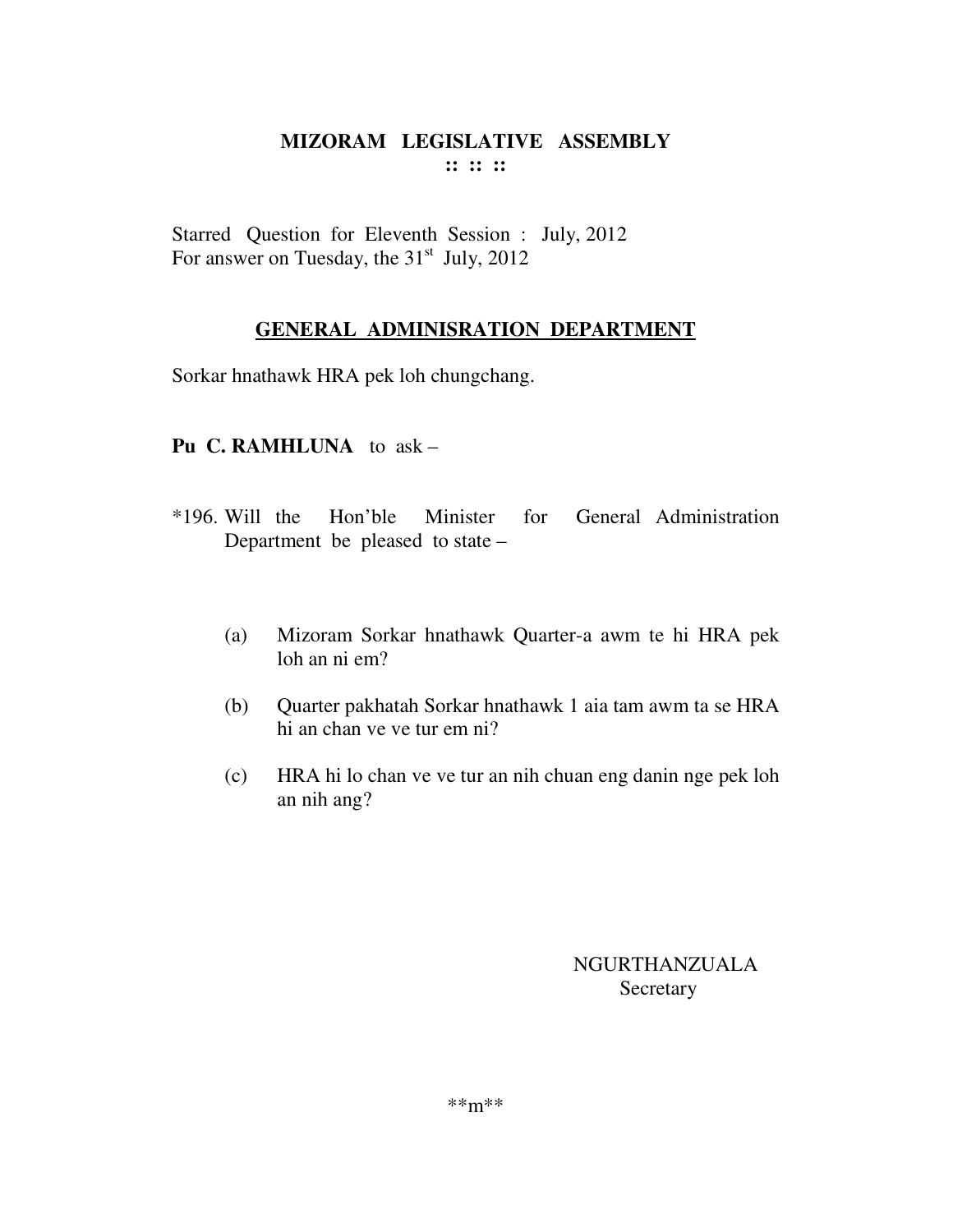#### $: : : :$

Starred Question for Eleventh Session : July, 2012. For answer on Tuesday, the 31<sup>st</sup> July, 2012.

## FINANCE DEPARTMENT

Plan sum Lapse chungchang.

## Pu K. LIANTLINGA to ask -

 $*197.$  Will the Hon'ble Minister for Finance Department be pleased to state -

Kum 2008 – 2011 thlenga Financial year tina, Mizoram plan sum lapse thin zat hi Year Wise in min hrilh thei tawh em?

> NGURTHANZUALA Secretary

 $...st...$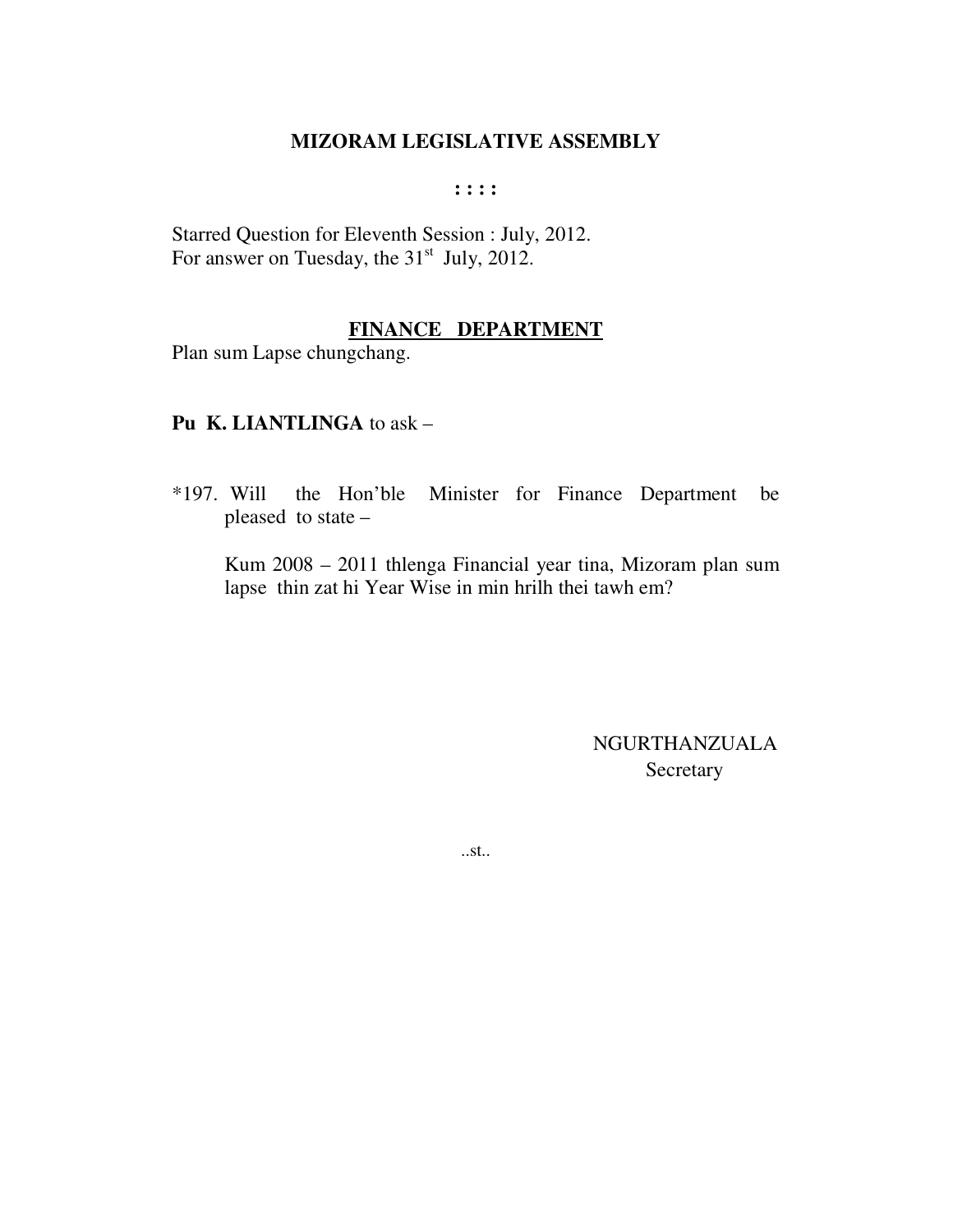Starred Question for Eleventh Session : July, 2012. For answer on Tuesday, the 31<sup>st</sup> July 2012.

## **SCHOOL EDUCATION DEPARTMENT**

Health & Physical Instructors leh Art Instructors lak chungchang

## Pu JOHN SIAMKUNGA to ask -

\*198. Will the Hon'ble Minister for School Education Department be pleased to state -

SSA hnuaia Health & Physical Instructors leh Instructors lak ho, mahse, engemaw avanga ban takte hmunruak, tun thlenga la hnawhkhah loh te hi sorkar hian engtinnge a tih zel dawn?

> **NGURTHANZUALA** Secretary

 $\dots$ h $\dots$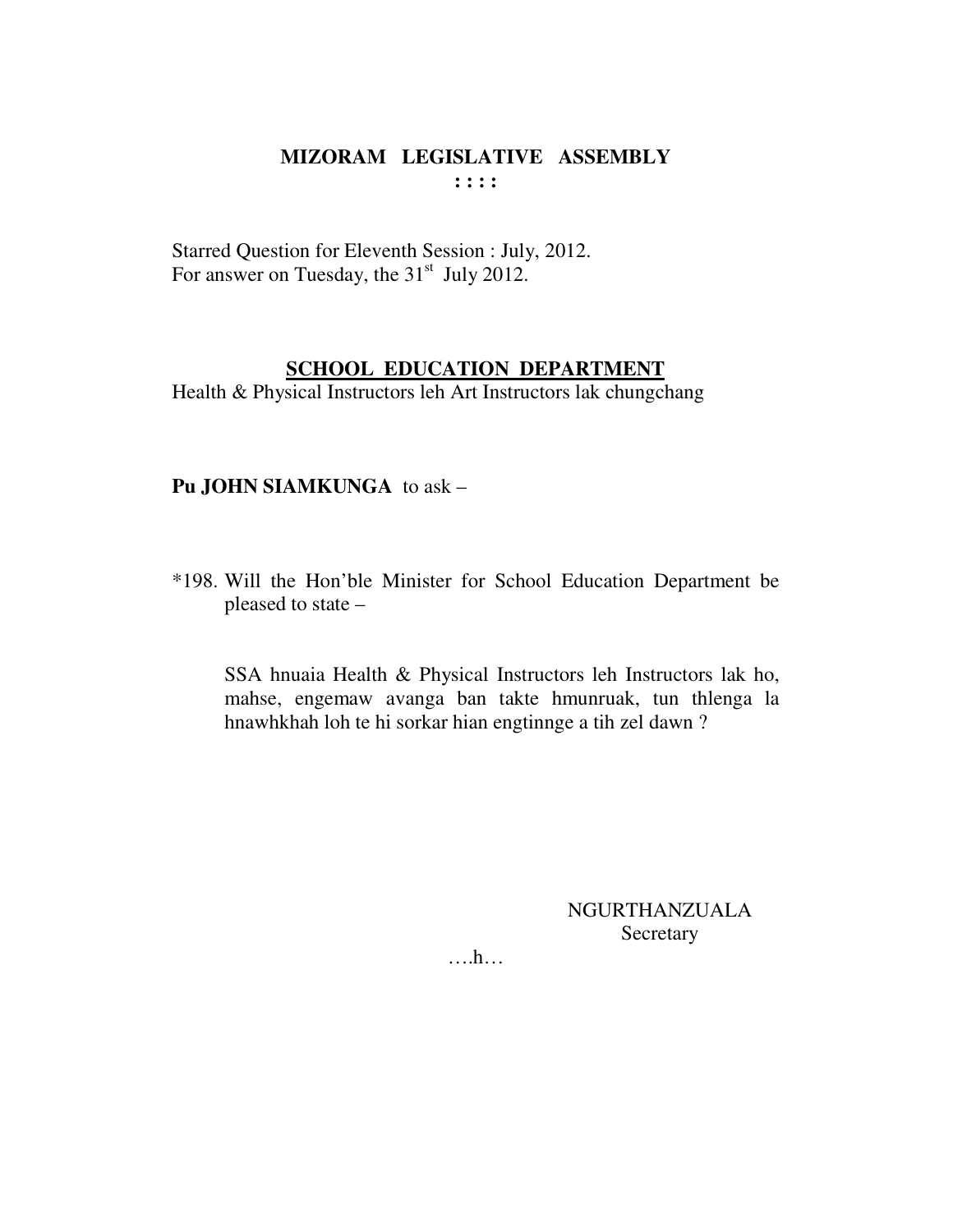## MIZORAM LEGISLATIVE ASSEMBLY  $\mathbf{11} \mathbf{11} \mathbf{11}$

Starred Question for Eleventh Session : July, 2012 For answer on Tuesday, the 31<sup>st</sup> July, 2012

## **AGRICULTURE DEPARTMENT**

NLUP Motor chungchang.

## Pu B. LALTHLENGLIANA to ask -

- \*199. Will the Hon'ble Minister for Agriculture Department be pleased to state -
	- NLUP atan Motor engzatnge lei a nih tawh?  $(a)$
	- Eng Motor te nge?  $(b)$
	- $(c)$ Engtika lei nge?
	- A man zat theuh leh Registration number theuh nen?  $(d)$

## NGURTHANZUALA Secretary